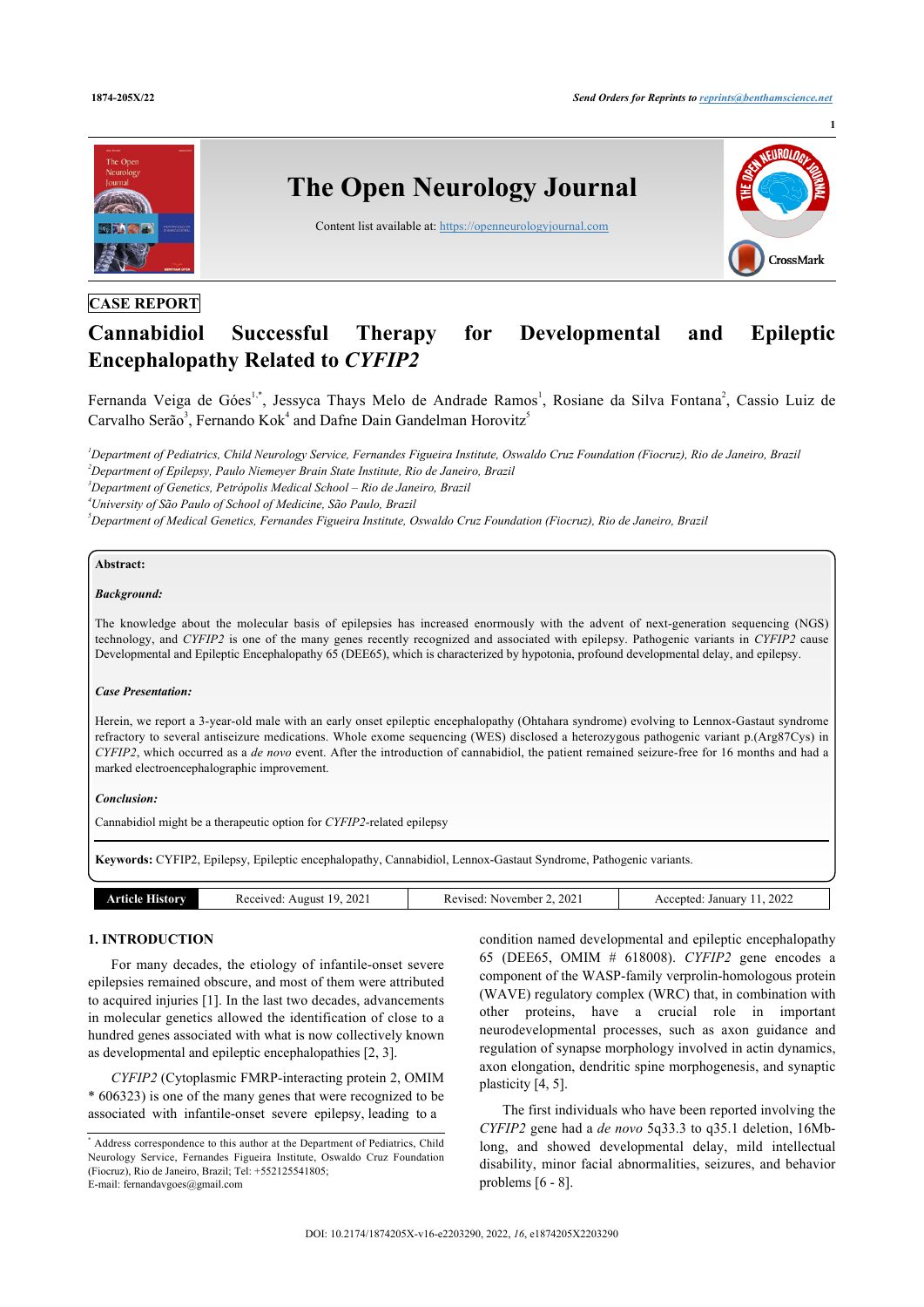#### **2** *The Open Neurology Journal, 2022, Volume 16 de Góes et al.*

In 2018, Nakashima *et al.* discovered four patients with *de novo* missense pathogenic mutations in CYFIP2 and earlyonset epileptic encephalopathy, significant developmental delay, acquired microcephaly, facial morphological abnormalities, and hypotonia using trio-based whole-exome sequencing (WES) [\[5\]](#page-4-2). Initial interictal EEGs showed a burst suppression pattern, characteristic of Ohtahara syndrome and/or hypsarrhythmia typical of West syndrome. Brain MRI disclosed diffuse cerebral atrophy, especially of the frontal lobes[[5\]](#page-4-2). These four patients had a *de novo* substitution at codon 87, replacing arginine for cysteine, proline, or leucine. The authors suggested that variants in this position may disrupt hydrogen bonding, leading to structural instability of WAVE regulatory complex with a gain-of-function, modified signaling pathway, and correlated with severe neurological disorders [\[5\]](#page-4-2).

Zweier *et al.* (2019) reported 12 patients carrying a total of eight distinct *de novo* variants in *CYFIP2* with a shared phenotype of intellectual disability, seizures, and hypotonia [[9](#page-4-5)]. Morphological features shared among patients included high forehead, narrow, mildly up-slanting eyelid fissures, apparent hypertelorism, bulbous nasal tip, full cheeks, everted lip vermillion, and retrognathia [\[9\]](#page-4-5). Most of the patients showed generalized or truncal hypotonia, limb spasticity, visual impairment and/or strabismus. Brain MRI showed unspecific structural anomalies ranging from atrophy and hypomyelination. Epilepsy was untreatable in 6 of 12 patients, and many types of seizures were reported, including absences, myoclonic, generalized tonic or tonic-clonic, and epileptic spasms. Electroencephalogram disclosed variable epileptiform discharges, including focal, multifocal, and generalized, as well as burst-suppression and hypsarrhythmia [\[9\]](#page-4-5).

Begemann *et al.* (2021) added 19 more patients with *de novo* CYFIP2 variants, eight of whom had epilepsy, six were refractory, and two were seizure-free with antiseizure medications (ASM) [[10\]](#page-4-6). The electroencephalogram findings were mixed, with four individuals experiencing hypsarrhythmia [[10\]](#page-4-6). The 16 individuals identified with likely disease-associated missense variants harbored 11 novels and two recurrent substitutions in CYFIP2. Three individuals had putative loss-of-function (LoF) variants of unknown significance. Missense variants of CYFIP2 are spatially clustered in the tertiary structure and are predicted to weaken the interaction with [W](#page-4-5)[AS](#page-4-6)F1 or NCKAP1, leading to increased WASF1 activation [9, 10].

<span id="page-1-0"></span>Some developmental and epileptic encephalopathies could be associated with pattern electro-clinical characteristics syndromes, such as Ohtahara sy[nd](#page-4-0)rome, West syndrome, or Lennox-Gastaut syndrome (LGS) [3]. LGS is an electroclinical syndrome that includes multiple seizure types, intellectual disability and/or behavior disorders, and electroencephalogram with interictal diffuse 1.5 to 2.5 Hz slow spike-and-wave discharges during the awake state and paroxysmal fast activity during sleep. Optimal treatment for LGS remains uncer[tain](#page-4-7), and studies have shown no drug to be highly efficacious [11]. For patients with newly diagnosed LGS, sodium valproate is

the first-line treatment, but if it is ineffective, lamotrigine, rufinamide, topiramate, cannabidiol, and felbamate may also be useful as adjunctive treatment; clobazam might be useful for drop attacks. Nonpharmacological therapies, including the ketogenic diet, vagus nerve stimulation, and callosotomy, should be considered in children and young adults with pharmaco-resistant epilepsies LGS syndrome [\[12](#page-4-2), [13\]](#page-4-3).

Cannabidiol (CBD) is a non-psychoactive compound derived from the marijuana plant, which has been approved for the treatment of Dravet syndrome and Lennox-Gastaut syndrome and is thought to have broad antiseizure properties that might be beneficial for other types of intractable epilepsy or developmental and epileptic encephalopathy [\[14](#page-4-8)].

We describe a patient with a *de novo* pathogenic variant of CYFIP2 who had an early-onset epileptic encephalopathy (Ohtahara syndrome) that progressed to Lennox-Gastaut syndrome and became seizures free after using cannabidiol.

### **2. CASE REPORT**

This 3-year-old male was born after an uneventful pregnancy and at full term, and he was discharged from the maternity ward in good health three days later. Parents were first-cousins. Epileptic spasms with a generalized onset were found at 20 days of birth, and an electroencephalogram showed a burst suppression pattern with high amplitude epileptiform discharges followed by diffuse flattening of the recording, which is characteristic of Ohtahara's syndrome. Many antiseizure medications, such as phenobarbital 5 mg/kg/day, clobazam 1.0 mg/kg/day, valproate 50 mg/kg/day, and levetiracetam 40 mg/kg/day, had no therapeutic response. Additionally, a trial with pyridoxine (100/day) and pyridoxal phosphate (40 mg/kg/day for one week) was not effective. After the introduction of vigabatrin (increased until 180 mg/kg/day), there was a clinically significant reduction of epileptic spasms that was not accompanied by development or EEG improvement.

He was referred to an epilepsy center for investigation and clinical management at 11 months of age. Physical examination revealed minor facial abnormalities (Fig.**1**), normal head circumference (10th percentile), global hypotonia with spastic tetraparesis, hyperreflexia, and ankle clonus. He developed a sleep disturbance that was managed with melatonin.

At the age of 14 months, his epileptic spasms stopped, and he began to experience several generalized tonic seizures, as well as some episodes of decreased awareness in both cephalic and ocular forms. A video-electroencephalogram revealed bitemporal slow spike waves (2-2,5 Hz), as well as electroclinical atypical absences and tonic seizures during sleep, all of which are compatible with LGS (Fig.**2**). Topiramate (5 mg/kg/day) and then lamotrigine (6 mg/kg/day) were added to the treatment regimen, along with the gradual withdrawal of other ASM. There was a decrease in the number of atypical absences but no change in the number of tonic seizures.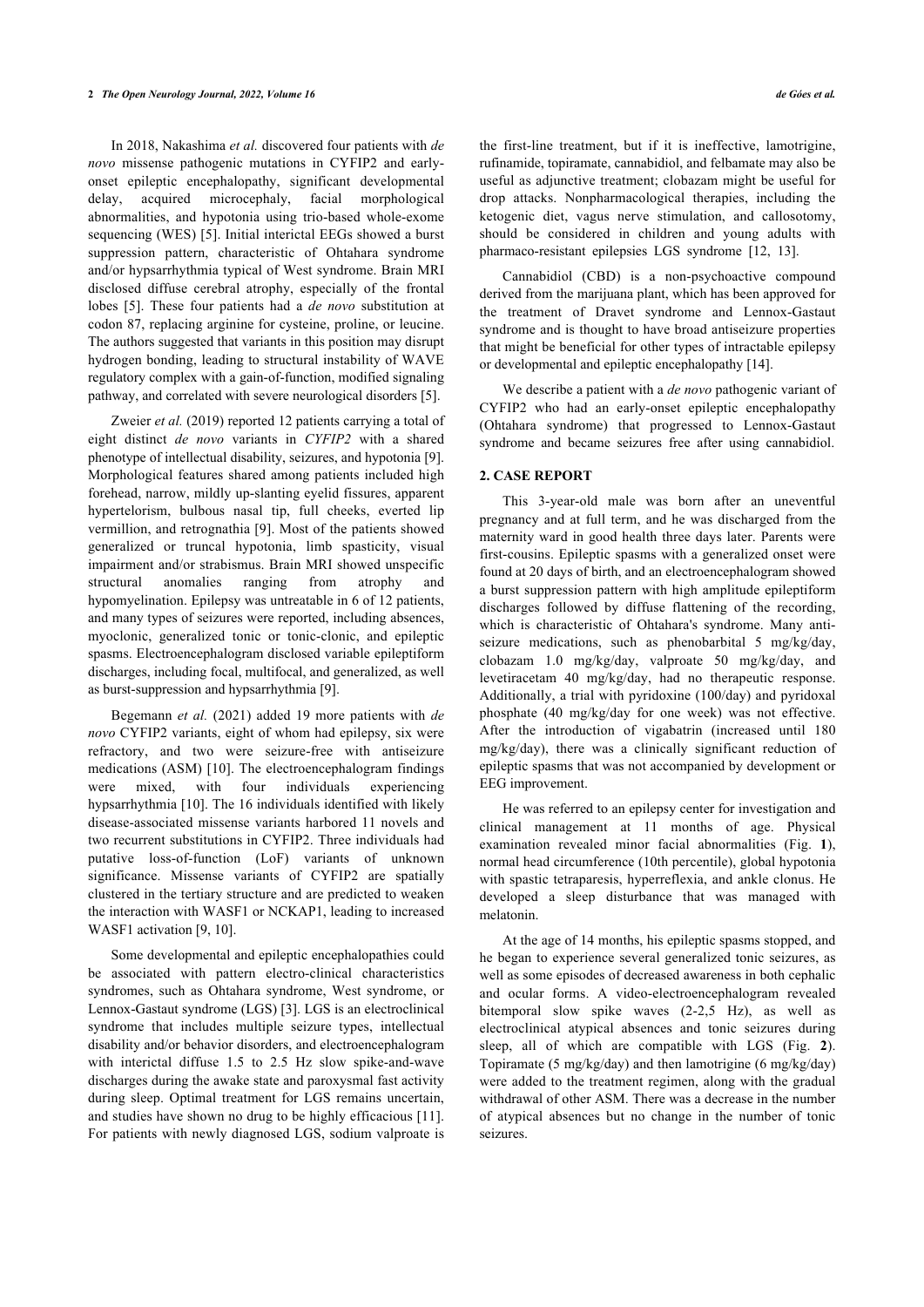

**Fig. (1).** Morphological facial features: retrognathia; divergent strabismus; hypertelorism, high forehead, narrow and upslanted eyelid fissures.



<span id="page-2-0"></span>**Fig. (2).** Before cannabidiol was given, the EEG showed bitemporal slow spike-waves (2-2,5 Hz) and some polyspikes, diffuse pauses after discharges, and electroclinical atypical absence, indicating LGS.

Hundreds of tonic seizures without a trigger occurred daily, requiring re-hospitalization at 20 months of age, which was treated with intravenous phenytoin, phenobarbital, and midazolam, with partial seizure control. After three days, cannabidiol (CBD) (at a dose of 10 mg/kg/day) was related to progressive improvement and seizure-free status. When the EEG was performed three months after cannabidiol was introduced, it was normal when the subjects were awake, but it showed a bifrontal focal abnormality with generalization when they were sleeping. The metabolic workup was normal. Brain MRI at 4 months exhibited enlargement of the frontotemporal CSF space. An MRI a year later revealed diffuse cortical atrophy, especially in the frontotemporal region, as well as

cerebellar white matter hyperintensity (Fig. **[3](#page-2-1)**) WES identified a *de novo* pathogenic variant in *CYFIP2* [GRCh37Chr 5:15,6721,843C>T; c.259C>T ENST00000521420; p.(Arg87 Cys)]. Arginine at codon 87 is highly conserved among vertebrates, and its substitution for serine, proline, leucine, and cysteine is known to be pathogenic. Specifically, p.(Arg87Cys) have been reported and submitted to the variants repository many times, and it is a well-established pathogenic variant ([https://www.ncbi.nlm.nih.gov/clinvar/variation/430807/\)](https://www.ncbi.nlm.nih.gov/clinvar/variation/430807/).

He remained seizure-free with a severe developmental deficit after 16 months of cannabidiol usage. Currently, he is receiving vigabatrin (150 mg/kg/day), topiramate (9 mg/kg/day), and cannabidiol (10 mg/kg/day).



<span id="page-2-1"></span>**Fig. (3).** EEG 3 months after the onset of CBD therapy, showing bifrontal focal abnormality with generalization, without discharges when awake.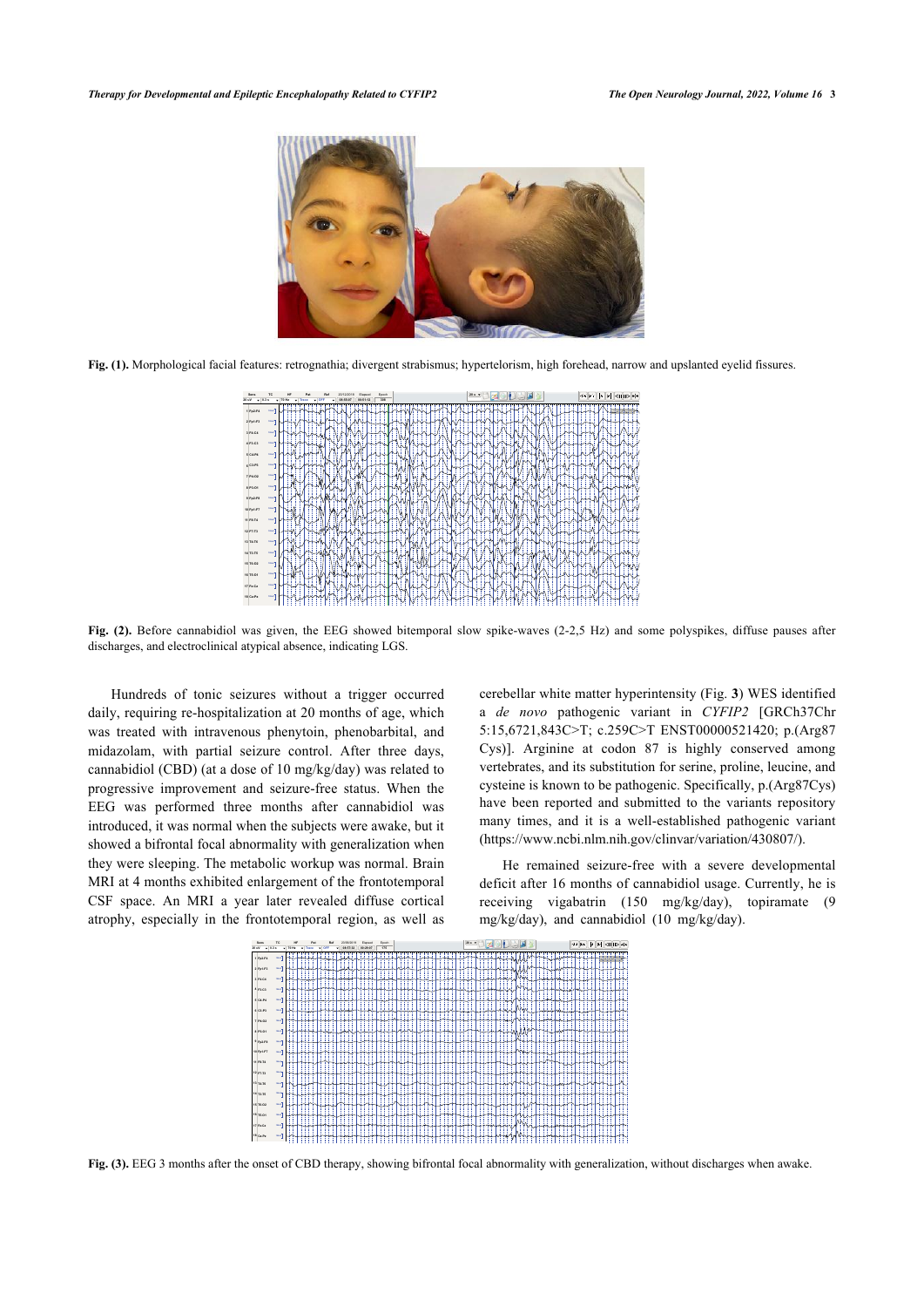## **3. DISCUSSION**

Different genes are associated with the etiology of developmental and epileptic encephalopathies, and some intellectual disability (ID) and epilepsy genes converge into common networks and play key roles in neurogenesis, neuronal migration, and synaptic functions [[2](#page-3-1), [3\]](#page-4-0). *De novo* variants in *CYFIP2* are a cause of Developmental and Epileptic Encephalopathy 65 (DEE65), which is characterized by severe development delay; hypotonia; acquired microcephaly; facial morphological features; brain MRI abnormalities (cerebral and cerebellar atrophy, dysmorphic corpus callosum, hypomyelination or/and enlarged ventricles); epilepsy with many types of seizures and electroencephalogram discharges, including focal, multifocal, burst suppression pattern, and hypsarrhythmia [\[5,](#page-4-2) [9](#page-4-5), [10](#page-4-6)]. Variants in *CYFIP2* affecting the arginine at position 87 cause profound ID, early-onset refractory epilepsy, and hypotonia, leading to a severe phenotype [\[9](#page-4-5)]. Other CYFIP2 variants with suspected loss-offunction (LoF) variants show a milder phenotype, indicating that the complete loss of one allele product does not result in the severe neurodevelopmental phenotype seen with pathogenic *de novo* missense CYFIP2 variants[[10\]](#page-4-6).

In this patient, early-onset epilepsy with EEGs showed a burst suppression pattern, which was a characteristic of Ohtahara syndrome and pharmaco-resistant to therapy. Some ASM were used without measurable response, and others, such as vigabatrin and topiramate, were able to promote seizures partial control. However, the patient became seizure-free only after CBD was added-on. Zweier *et al.* described some seizurefree patients, but none met LGS criteria[[9](#page-4-5)]. Zweier *et al*. reported two seizure-free patients, but none who met clinicalelectroencephalographic criteria for LGS[[9\]](#page-4-5). One stopped having seizures after taking levetiracetam and then switched to cannabidiol, while the other responded to lacosamide [[5](#page-4-2)]. The majority of patients with a CYFIP2 variant required a combination of several ASM, including topiramate, levetiracetam, and valproate[[5](#page-4-2), [9](#page-4-5), [10\]](#page-4-6).

<span id="page-3-1"></span><span id="page-3-0"></span>In this case, CBD was the most effective therapy for epilepsy. After its introduction, there was a significant clinical and electrographic improvement, which has been maintained for the last 16 months without side effects. Devinsky *et al.* (2018) published the first double-blind, placebo-controlled clinical trial using purified CBD for patients with LGS for drop seizures[[15\]](#page-4-9). Adding 10 or 20 mg/kg/day of CBD to a conventional ASM led to greater reductions in the frequency of drop seizures than the lower doses used in this study. Nevertheless, no patient remained seizure-free throughout the whole study period (28 days) [\[15](#page-4-9)]. Cannabinoids' anticonvulsant properties, which act through various receptors and channels, can help control seizures and epilepsy. THC and CBD have been shown to diminish the duration, severity, and incidence of epileptic seizures and remote adverse effects [[16](#page-4-10)]. This patient has a CYFIP2 gene mutation, which causes pharmacoresistant epilepsy. His clinics and EEG are consistent with LGS, a kind of epilepsy that has recently been shown to respond to cannabinol therapy.

#### **CONCLUSION**

Mutations in the *CYFIP2* gene cause a phenotype of the development and epileptic encephalopathy spectrum, which includes intellectual disability, minor facial abnormalities, and epilepsy. We present a patient with a CYFIP2 p.(Arg87Cys) pathogenic variant who had epilepsy that was resistant to multiple medications and was eventually controlled with cannabidiol.

Our report suggests that cannabidiol is an option for epilepsy treatment in patients with developmental and epileptic encephalopathy 65 (DEE65, OMIM # 618008) and Lennox-Gastaut Syndrome.

### **ETHICS APPROVAL AND CONSENT TO PARTICIPATE**

This project was approved by the Institutional Ethical Committee (CAAE 09609319.1.0000.5269, Protocol number 4566159).

#### **HUMAN AND ANIMAL RIGHTS**

No animals were used in this research. All human research procedures were followed in accordance with the ethical standards of the committee responsible for human experimentation (institutional and national), and with the Helsinki Declaration of 1975, as revised in 2013.

#### **CONSENT FOR PUBLICATION**

Written informed consent was obtained from the parents of the patient for publication of this case report and any accompanying images.

#### **STANDARDS OF REPORTING**

The CARE guidelines and methodology have been followed.

#### **FUNDING**

None.

#### **AVAILABILITY OF DATA AND MATERIALS**

Not applicable.

#### **CONFLICT OF INTEREST**

The authors declare no conflict of interest, financial or otherwise.

#### **ACKNOWLEDGEMENTS**

The authors are thankful to the team at the Fernandes Figueira Institute – Fiocruz in Rio de Janeiro, Brazil, for their assistance with patients and procedures.

#### **REFERENCES**

- [1] McTague A, Howell KB, Cross JH, Kurian MA, Scheffer IE. The genetic landscape of the epileptic encephalopathies of infancy and childhood. Lancet Neurol 2016; 15(3): 304-16. [\[http://dx.doi.org/10.1016/S1474-4422\(15\)00250-1](http://dx.doi.org/10.1016/S1474-4422(15)00250-1)] [PMID: [26597089\]](http://www.ncbi.nlm.nih.gov/pubmed/26597089)
- [2] Nieh SE, Sherr EH. Epileptic encephalopathies: New genes and new pathways. Neurotherapeutics 2014; 11(4): 796-806.